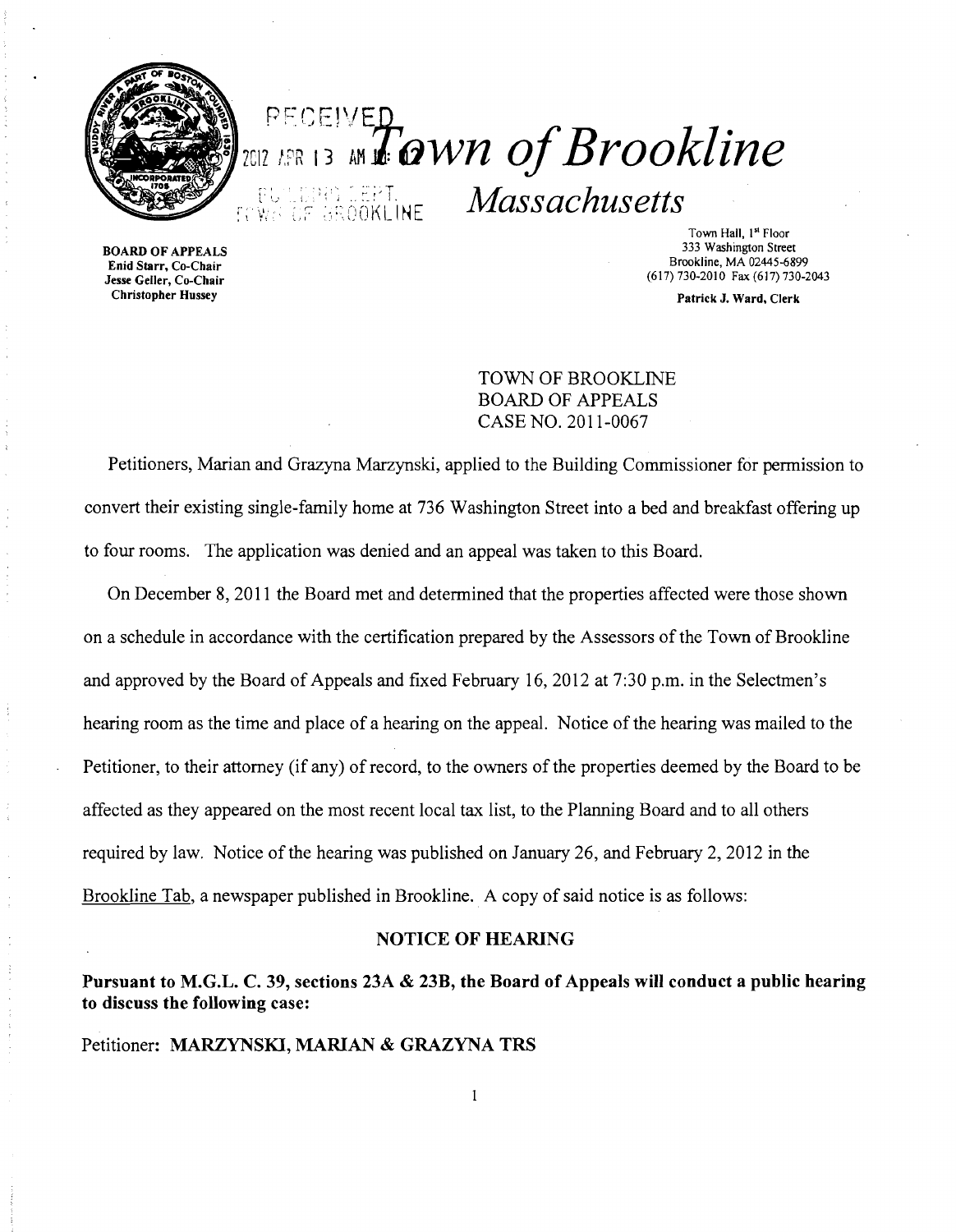Owner: MARZYNSKI, MARIAN & GRAZYNA TRS Location of Premises: 736 WASHINGTON ST Date of Hearing: February 16, 2012 Time of Hearing: 7:30 p.m. Place of Hearing: Selectmen's Hearing Room, 6<sup>th</sup> Floor

A public hearing will be held for a variance and/or special permit to:

1. 4.07 - Use #7; Lodging House, licensed and unlicensed, variance required. 2. 8.02.2; Alteration or Extension, special permit required of the Zoning By-Law to convert the existing single-family home into a bed and breakfast offering up to four rooms at 736 WASHINGTON STREET.

Said premise located in a S-7 (single-family) residential district.

*Hearings, once opened, may be continued by the Chair to a date and time certain. No further notice will be mailed to abutters or advertised in the TAB. Questions regarding whether a hearing has been continued, or the date and time ofany hearing may be directed to the Zoning Administrator at 617-734 2134 or check meeting calendar at:http://calendars.town.brookline.ma.usIMasterTownCalandarl?FormID=158.* 

The Town of Brookline does not discriminate on the basis of disability in admission to, access to, or *operations ofits programs, services or activities. Individuals who need auxiliary aids for effective communication in programs and services of the Town of Brookline are invited to make their needs known to the ADA Coordinator, Stephen Bressler, Town ofBrookline,* 11 *Pierce Street, Brookline, MA 02445. Telephone:* (617) *730-2330; TDD* (617) *730-2327.* 

#### Enid Starr Jesse Geller Christopher Hussey

At the time and place specified in the notice, this Board held a public hearing. Present at the

hearing was Chairman, Jonathan Book, and Board Members, Mark G. Zuroff and Lisa Serafin. The case

was presented by the attorney for the petitioner, Robert L. Allen Jr., 300 Washington Street, Brookline

MA.

By way of background information, the Planning Board report noted previous relief granted at this

location by previous Boards of Appeal:

July 27, 2000 - Planning Board recommended denial for an application to legalize a second surface parking area. The case was withdrawn in 2001.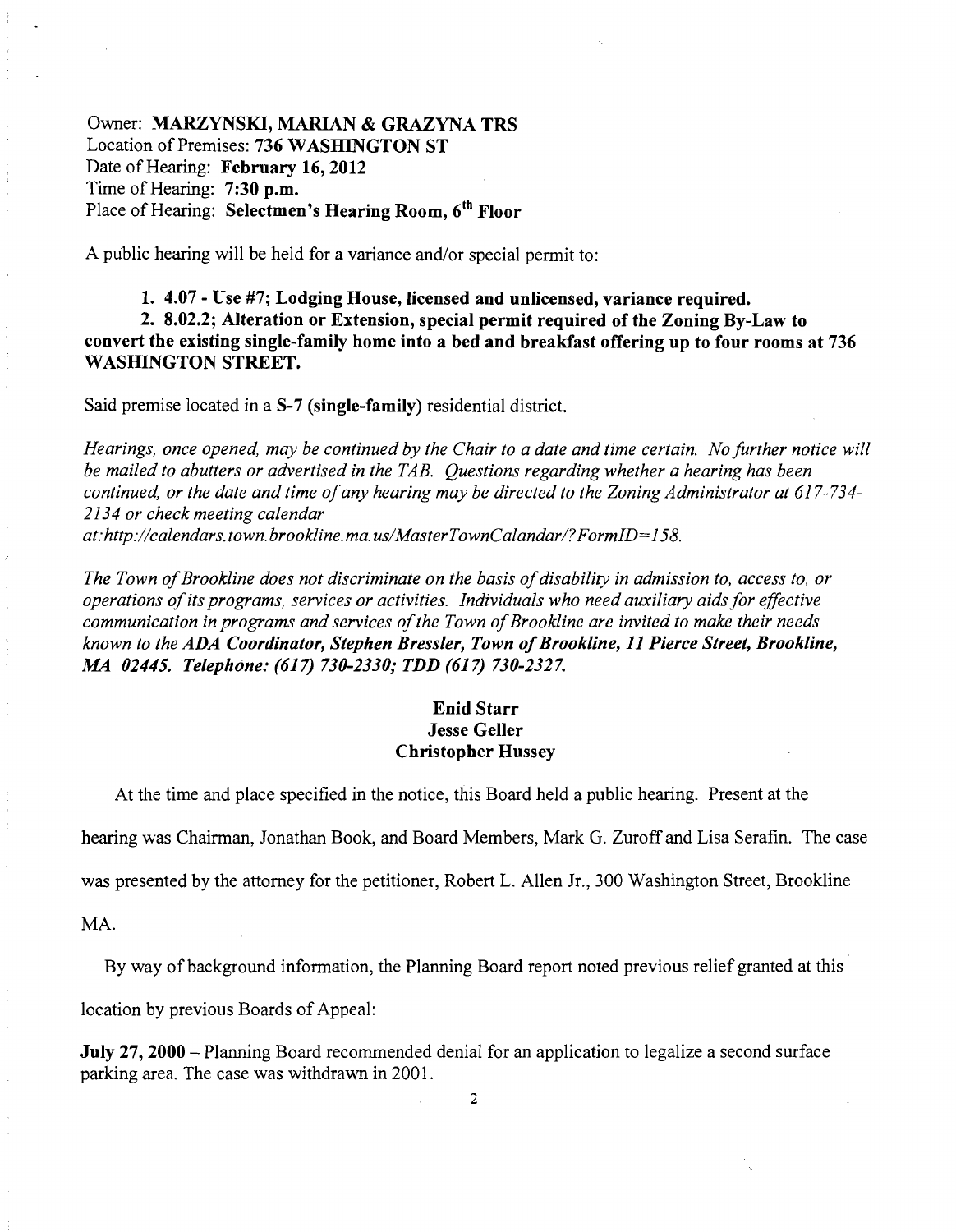BOA Case #040055, 2004 - Relief was sought to construct a new garage in the side yard of the property, accessed from Salisbury Road. The case was postponed, and the case never returned to the Board of Appeals. There is a record of a building pennit being issued on *9127/2004* to construct the garage, so the applicants may have revised the plan to construct the garage by right.

Mr. Allen began his presentation.

Mr. Allen said that the petitioners, Marian and Grazyna Marzynski live at 736 Washington Street. Their home is located in an S-7 Zoning District, across the street from a T-5 District and two doors down from a G 1.75 District. *See Exhibit A* - *Zoning Map.* The Applicants are seeking to legalize the conversion of the single-family dwelling into a bed and breakfast  $(B&B)$  with four rental rooms. No changes to the exterior of the building are proposed. There is a two car garage servicing the property. The Petitioner owns a separate 8100 sf vacant lot located immediately adjacent to the south side of the property along Washington Street, which is known and numbered as 0 Washington Street.

Because the premise is located in an S-7 (single family) district, the Building Commissioner concluded that previously submitted Architectural Plans did not conform to the following provisions Town of Brookline Zoning By-Law:

 $4.07 - Use$  #7 Lodging House (variance required), and;

8.02.2 – Alteration or Extension (special permit required).

Mr. Allen said that Section 9.09.1 of the Zoning By-Law for the Town of Brookline states that the Board of Appeals may grant a use variance (provided statutory variance requirements are met), only on a lot that conforms to one of conditions outlined therein. Specifically, **9.09.1.d** states in relevant part:

> *EXistence ... ofa structure ... which is either ofhistorical or architectural significance which shall be preserved or restored in a manner sufficient to justify the reliefgranted herein, and/or contains gross floor area excessive for the use permitted in the district... , and which can reasonably be maintained as a visual and taxable asset only* if*nonconformity ofuse is permitted.*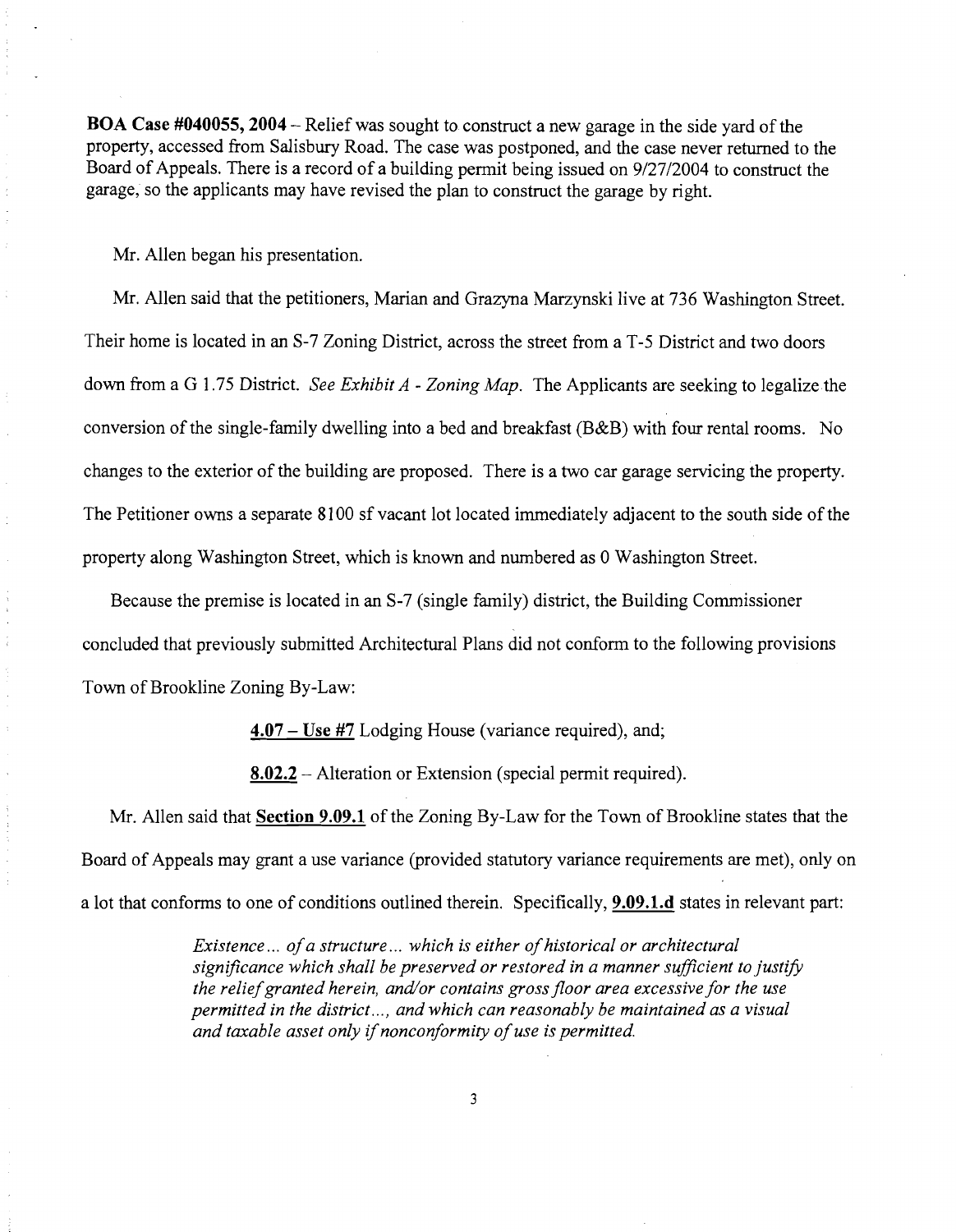The Marzynskis' have been using the property as an owner occupied B&B for approximately 3 years under the belief that it was a lawful use. Prior to moving to Brookline, the Marzynskis ran a successful B&B in Chicago, where they won numerous awards for architectural preservation. They were never required to undergo this type of approval process for their Chicago B&B.

736 Washington Street in a beautiful Queen Anne style home built in 1899-1900. The home was designed by F. Joseph Untersee, a New England architect who lived in Brookline (at the comer of Davis & Keiffer Road). He was better known for his designs of churches, such as St. Lawrence Church, the Basilica and Rectory of Our Lady of Perpetual Help in Brooklyn and the towers on the Mission Church in Roxbury. Untersee was also responsible for the designs of the Manual Training School at Brookline High School, the old Bathhouse and Gym, the Brookline Savings Bank, and St. Mary's School along with several other commercial buildings and residences.

There is a gracious wraparound porch with a fieldstone foundation and a stone archway, polygonal dormers and a rounded tower bay window. The house is decorated with dart moldings, leaded glass and modillions. The exterior as well as the interior retains a high degree of integrity. The large original windows have also been retained by the Applicant. There is little doubt of the historic significance of this house.

 $\frac{1}{2}$ 

When the Marzynskis' originally purchased the property, the dwelling, the fieldstone foundation, and surrounding grounds were completely run down. They had outbid a developer who intended on tearing down the house and building two homes on each of the two lots. They had to perform extensive renovations prior to being able to move into the property. This restoration included the field stone and stone walls, dart moldings, leaded glass and modillions, the entire exterior as well a significant gutting of the interior, and the refurbishment of the large original windows. It is undisputed that the property was completely neglected prior to the Marzynskis' purchase. The slate roof with numerous peaks, the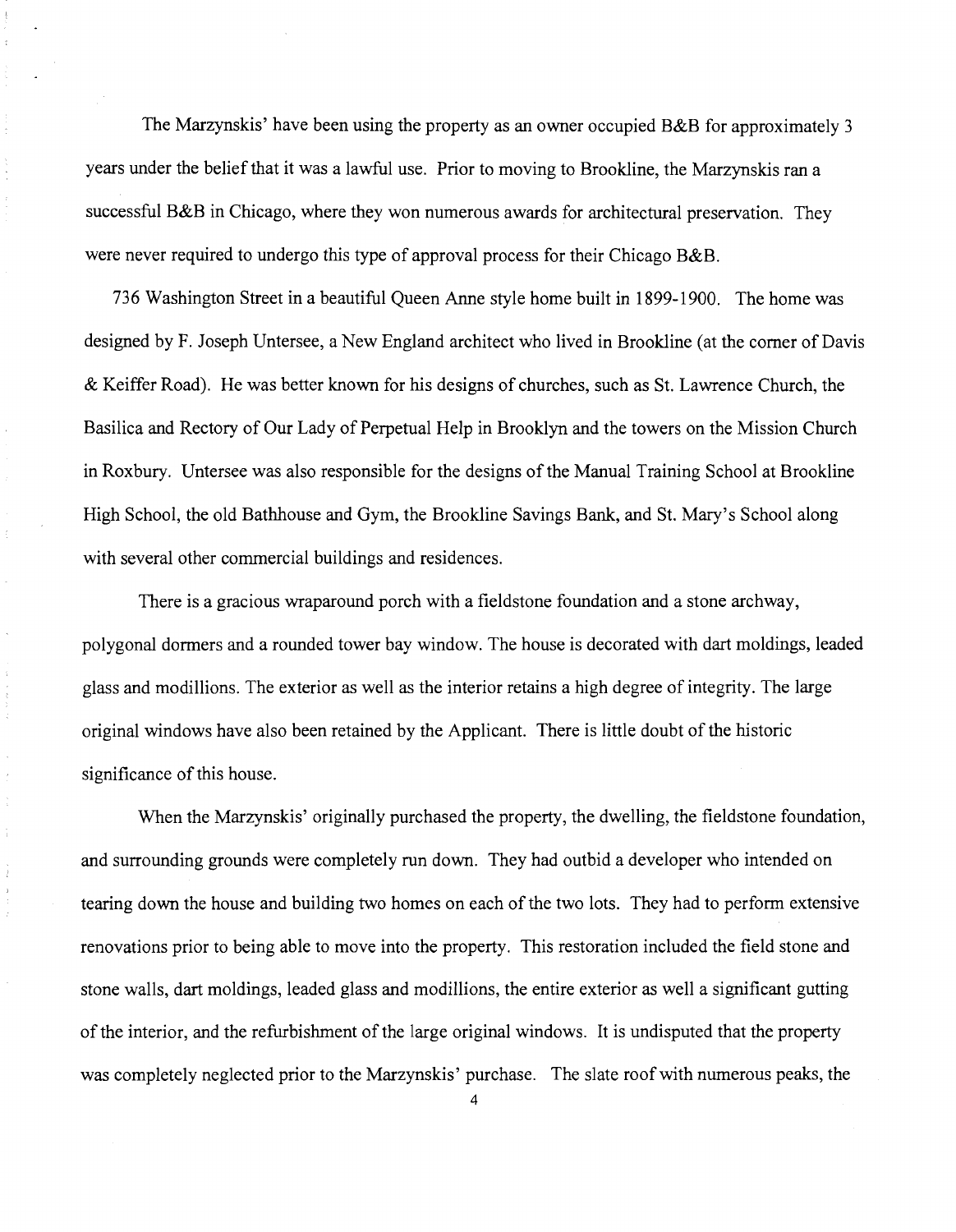Queen Anne style with so many dormers and curves added significant expense to the roof and exterior renovations as well as the ongoing maintenance. The Marzynskis' restoration took into account the historic importance of this property and was done in such a manner to justify this relief they are requesting.

To further support the argument under **Section 9.09.1.d,** Preservation Staff has opined that this is a significant structure and an "important building" and site that should be maintained.

The structure at 736 Washington Street is substantial in size and is constructed of materials that create a considerable financial burden to maintain. The Marzynskis' invested a significant amount of their savings in order to restore the building while maintaining the important features designed by Mr. Untersee. The uniqueness of this shape of this house compared to others within the district drove renovation cost. After move in, in order to recoup some of these expenses, the Marzynskis' began renting out only two bedrooms; however, as they continued to invest in the restoration and continued to pay the property taxes, they began to rent out another bedroom, unaware of any restrictions. When the Building Commissioner made the owners aware that their use of the property as a B&B violated the zoning ordinance, they immediately sought this appeal to legalize the renting of four bedrooms. Even though the request is for four bedrooms, it is important to note that that they only rent to 3 families, as the forth bedroom is small with no private bathroom so it is only utilized when a guest has children and they can all share a private bath. Currently, the rental bedrooms are located on the second floor and the owners live on the third.

Both Grace and Marian are retired and the income derived from the B&B helps with the payment of taxes and the expensive upkeep of the property. They currently pay taxes in the amount of \$17,279 for their home and \$4,544 for the vacant lot, totaling \$21,823. Mr. Allen said that he was advised by the Assessor that the vacant lot is currently and has always been (at least as far back at 2002) been assessed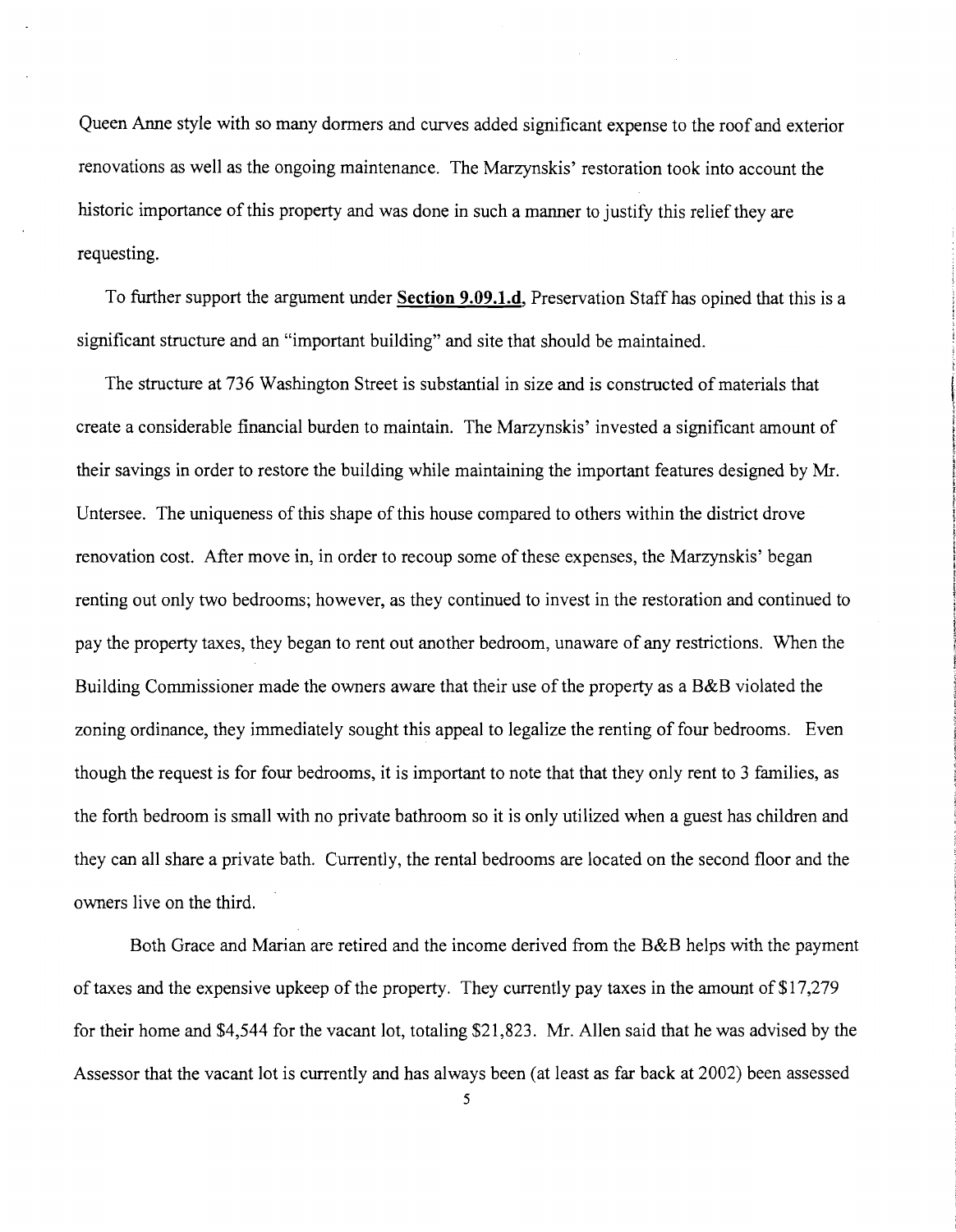as a buildable lot. If not for the income derived from the B&B, it would not be financially feasible for them to continue to maintain this taxable asset.<sup>1</sup>

Mr. Allen said that the Board has recently cited **9.09.l.d** in Case No. *2011-0051* (44 Linden Street) where a use variance was granted to allow a 3 unit building in a two family district. There, as here, there was a pre-existing non-conforming use that the petitioners needed to legalize by way of obtaining a use variance. The Board, relying on the statements of the homeowners and the proof of restoration, found that "due to the historic nature of the property and the financial hardship of maintaining that property without having the three units" a variance was appropriate. Further, the Board confirmed that a use variance can be granted for a structure that is of architectural or historical significance to allow an owner to be able to reasonably maintain the structure as a visual and taxable asset. Clearly 736 Washington Street falls securely within the legal reasoning and precedent established in the 44 Linden Case. As stated by the majority of the Planning Board in their approval, the use as a Bed & Breakfast by the petitioners may have saved the house from demolition and provided the owners the means to finance renovations of the house and improvements to the grounds.

The Marzynskis' also have saved the house from demolition and preserved the historic and architectural integrity of the house for everyone to appreciate. The inability to allow this change of use would cause a significant financial impact on the petitioners, and most likely will result in the inability to preserve the historical aspects of this important structure, and perhaps even force them to sell the structure. The irony is that, if they were to sell, the best way for them to recoup their investment in restoring the property is to file a demolition permit and sell the property as two buildable lots. This would not be in the best interest of the Town nor the neighborhood and would be the least appealing, but potentially necessary, alternative for the owners. Their request, for four rental rooms is the least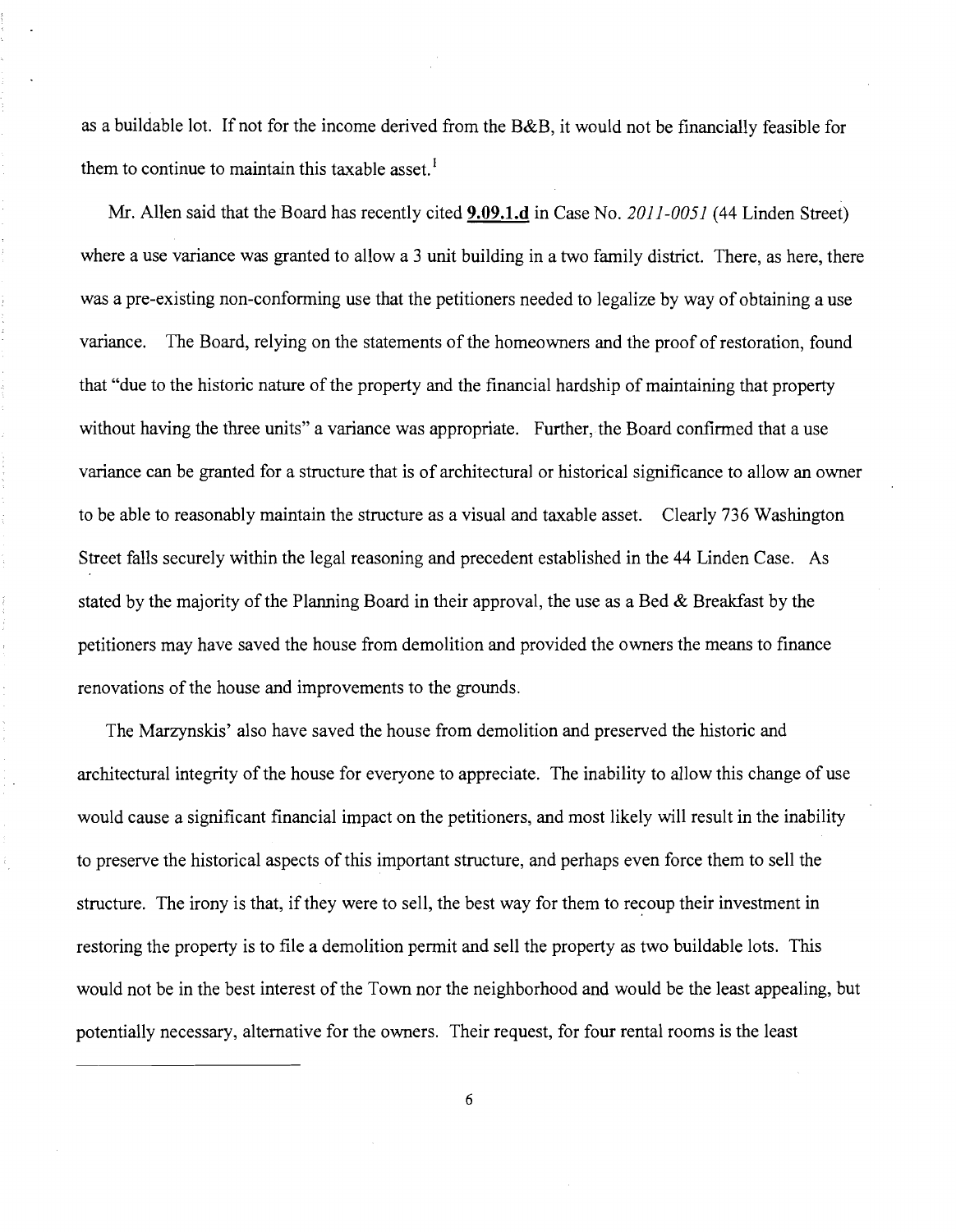intrusive use on the house and the neighborhood, yet stills allows the petitioners to accomplish their goals of maintaining this important structure. For example, a request to change the use to a two family residence, which would also require a variance, would have a drastic effect on the integrity of the structure. Even the Preservation Staff found that the use of the property as a B&B will have minimal impact on the house itself, but will assist greatly in the long-term maintenance of its features and siting. Mr. Allen stated that it is important to insert that a couple of memos have been submitted hypothesizes bout the Marzynskis' true financial hardship using the power of Google to somehow assume that every transaction they have been involved with has been a whopping success, but this is real. In fact it is so real that the a demolition permit has been filed on this property because if the Marzynskis' are forced to shoulder the expenses associated with this house, they do not think they can afford to continue living here and filing a demo permit, waiting a year and marketing the property as two separate lots, maximizes the profits and allow them to recoup some of the investment they made in restoring this property. This is no joke, these are people who care deeply about preservation, but also need to do what's best for them and their family. Further, while some objection exists, many from individuals who reside in the other side of the Town, the Applicants have provided this Board with over 46 letters supporting this change in use.

As to the requested variance, M.G.L., C.40A, section 10, states, in relevant part:

*"The permit granting authority shall have the power ... to grant upon appeal. variance* . . . *where such permit granting authority specifically finds that owing to circumstances relating to the soil conditions, shape, or topography of such land or structures and especially affecting such land or structures but not affecting generally the*  zoning district in which it is located a literal enforcement of the provisions of the *ordinance or by-law would involve substantial hardship, financial or otherwise, to the petitioner or appellant, and that desirable relief may be granted without substantial detriment to the public good and without nullifying or substantially derogating from the*  intent or purpose of such ordinance or by-law."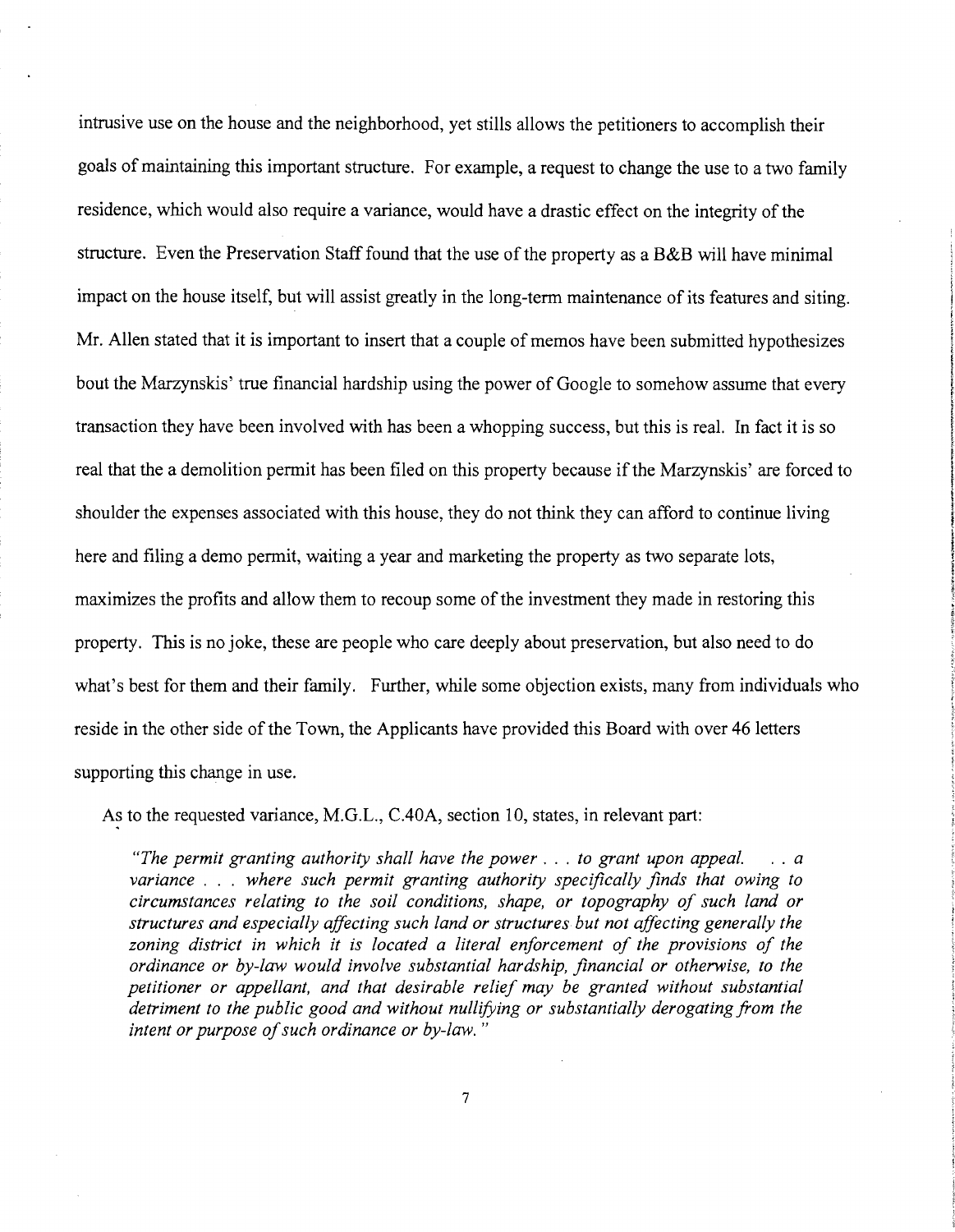As previously mentioned, the Marzynskis' own and pay taxes on an adjacent vacant lot next to their B&B known as 0 Washington Street (the "Lot") which is 8100 sf. Typically, in an S-7 district this Lot would be buildable, however, the size and shape of the structure on 736 Washington prevents the Lot from being buildable. The reason is that 736 Washington Street is an 8314 sf lot, and the B&B is approximately 5222 sf<sup>2</sup>; thus, the Floor Area Ratio (FAR) for the property is .63. This is the highest FAR of the immediate abutting houses and nearly twice the allowable amount. The allowed FAR in an S-7 District is .35. Therefore, the Lot could not be sold off to a separate buyer or subdivided for purposes of building a separate dwelling. If tried, as the Board knows, 736 Washington would be left as a non-conforming lot and because the lots were in common ownership, the hardship would deemed to be self-created, thus precluding it from relief. Even if, hypothetically, the petitioners were to carve off 1100 sf from the Lot and seek a special permit under the Zoning By-Law Section 5.22.2 (Increase FAR by 150%), 736 Washington Street would still exceed the allowable FAR. Both lots are needed in order to meet the FAR requirements of the existing home at 736 Washington Street.

Consequently, 736 Washington Street is unique in that it is the only lot in this zoning district located on a corner of a main street, immediately adjacent to an M-1.0 Zoning District, across the street from a T-5 District and two doors down from a G 1.75 District, and adjacent to a separate but unbuildable lot. In fact it is the only separate vacant lot in this very large zoning district. The lot is assessed as a buildable lot at nearly \$400,000 and the Marzynskis' have had to incur the financial hardship of paying an annual tax bill of \$4544 for a Lot that has little value. When compared to the immediate surrounding homes as well as the homes within the district, the shape of the Applicants' structure is unique both in size of the house in comparison to the size of lot and the number of dormers, curves and unique roofline. This uniquely shaped house leaves the Marzynskis' with the albatross of a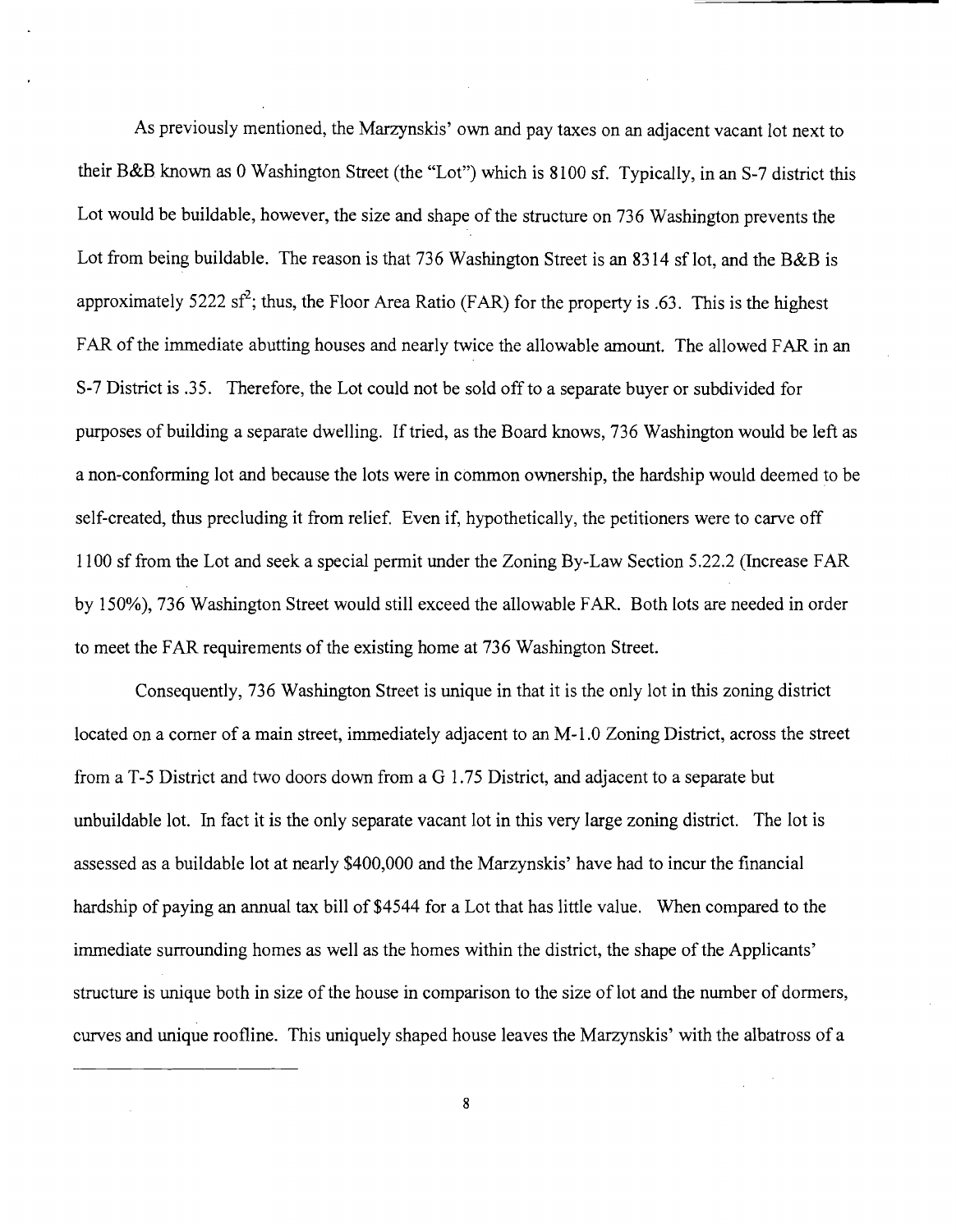fully taxable yet unbuildable lot that really has no financial benefit. Again, it is important to note that when the Marzynskis' purchased their home there was one other bidder that wanted to pursue tearing down the structure in order to build two new homes on the two lots, thus, losing the historical significant property in a fairly prominent location. It is self-evident that tearing down this structure and selling two buildable lots has more value than selling the two properties "as is".

Granted, the Marzynskis' did not understand that zoning relief was necessary prior to operating as a B&B, and now understand and appreciate that they should have consulted with the Building Commissioner prior to renting out rooms. But, with the benefit of hindsight, it is clear that granting a variance to allow for a B&B can be done without substantial detriment to the public good and without nullifying or substantially derogating from the intent or purpose of such ordinance or by-law. There are no records of police calls to the property within the three years that this has been in operation. There have been no complaints filed with the building or health departments. There have been no issues with overcrowding of people or vehicles on the property and three years have passed without any incident. Mainly because this is a very small operation; there is no signage, only one agency handles reservations, walk ups are not allowed and stays are usually quite short in duration. The B&B closes by Dec 1, and does not open until April  $1 - so$  it is only in operation 8 months out of the year. It is mainly occupied by parents visiting their college children or professionals passing in and out of Town who prefer the cozy nature of a B&B. It helps to address the lack of short term rental in this area and patrons are encouraged to shop and dine at local businesses.

As stated by the Planning Board, after listening to significant neighborhood comments, the impacts of the B&B must be negligible since it has been in operation for three years and most neighbors did not even know it existed. They also noted that there are three group homes across the street and up the block, and that the property is proximal to the Washington Square commercial area and good public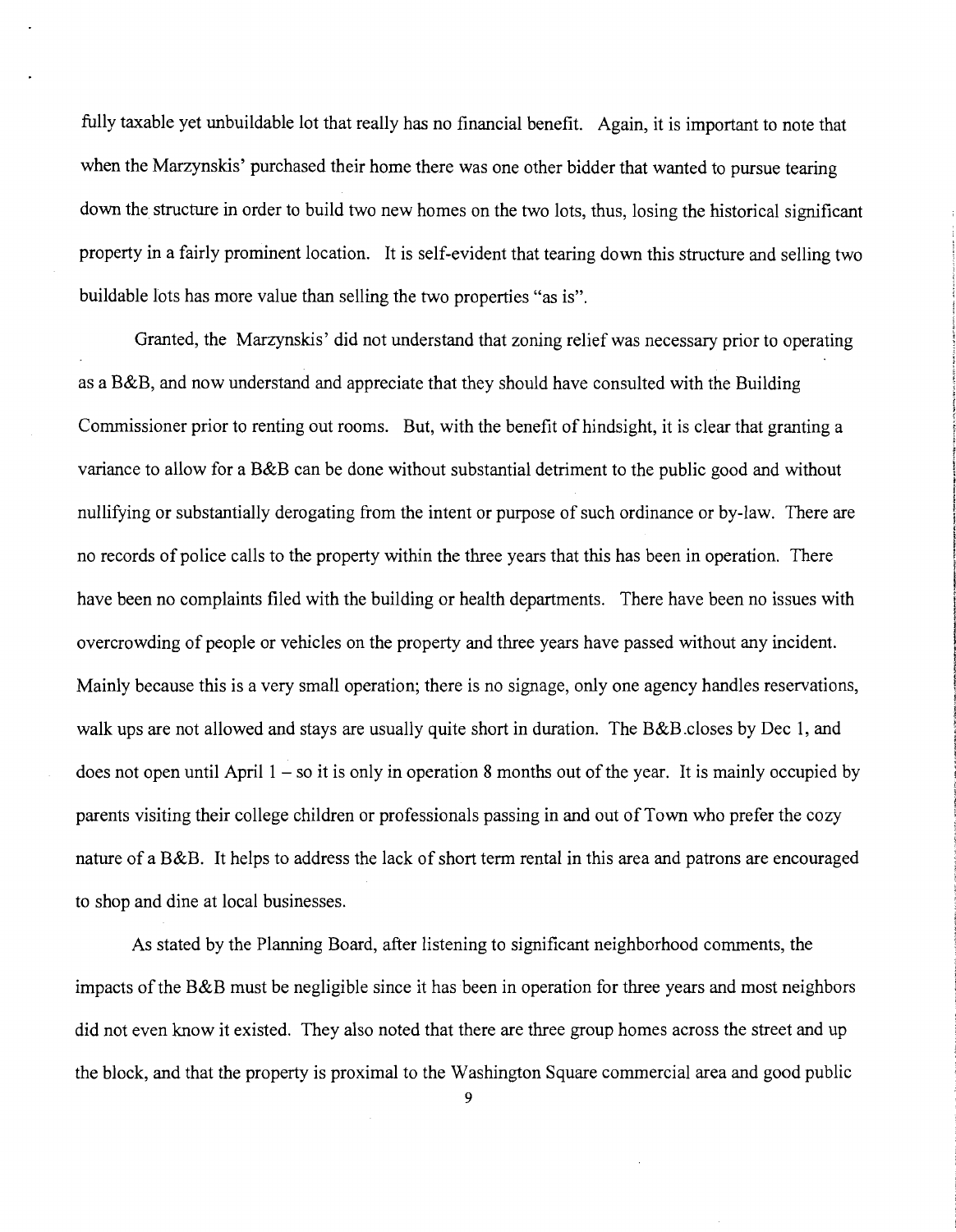transportation. Further, they opined that because of the uniqueness of this particular property, and the difficulty in obtaining a use variance, the chance of setting a precedent is fairly remote as each application is reviewed on an individualized case-by-case basis. Also noted by a majority of the Planning Board was that the B&B would require an annual license from the Selectmen, and this would give residents the opportunity to bring up any concerns that may arise over time.

For these reasons, the Marzynskis' have met the statutory requirements of variance under M.G.L., CAOA, section 10 and respectfully request the approval of the Board.

Mr. Allen ended his presentation.

The Chairman asked whether anyone in attendance wished to speak in favor of the proposal. Sidney Koretsky of 756 Washington Street, said that he appreciated work already completed by petitioner and supports their efforts.

Alan Wong of 747 Washington Street, said that he liked the idea of a B&B. He reported that the house prior to the current ownership was dilapidated and is now no longer an eyesore.

Tye Bodie of 12 Salisbury Road, the only abutter in attendance reported that he didn't understand the opposition to this request. He said some people in attendance have lied and smeared the reputation of the petitioner.

Alan Haven of 90 Salisbury Road, said that he was an architect by trade. He reported seeing a lot of changes including dilapidated homes. He stated that this was the best historic preservation he'd seen. He opined that the use as a B&B would be minimal.

Ned Addelson of750 Washington Street, said he had lived in the neighborhood for 50 years. He said that the petitioners have "added to the delicious casserole of the neighborhood." Mr. Adelson reported that it was good to have a beautiful B&B.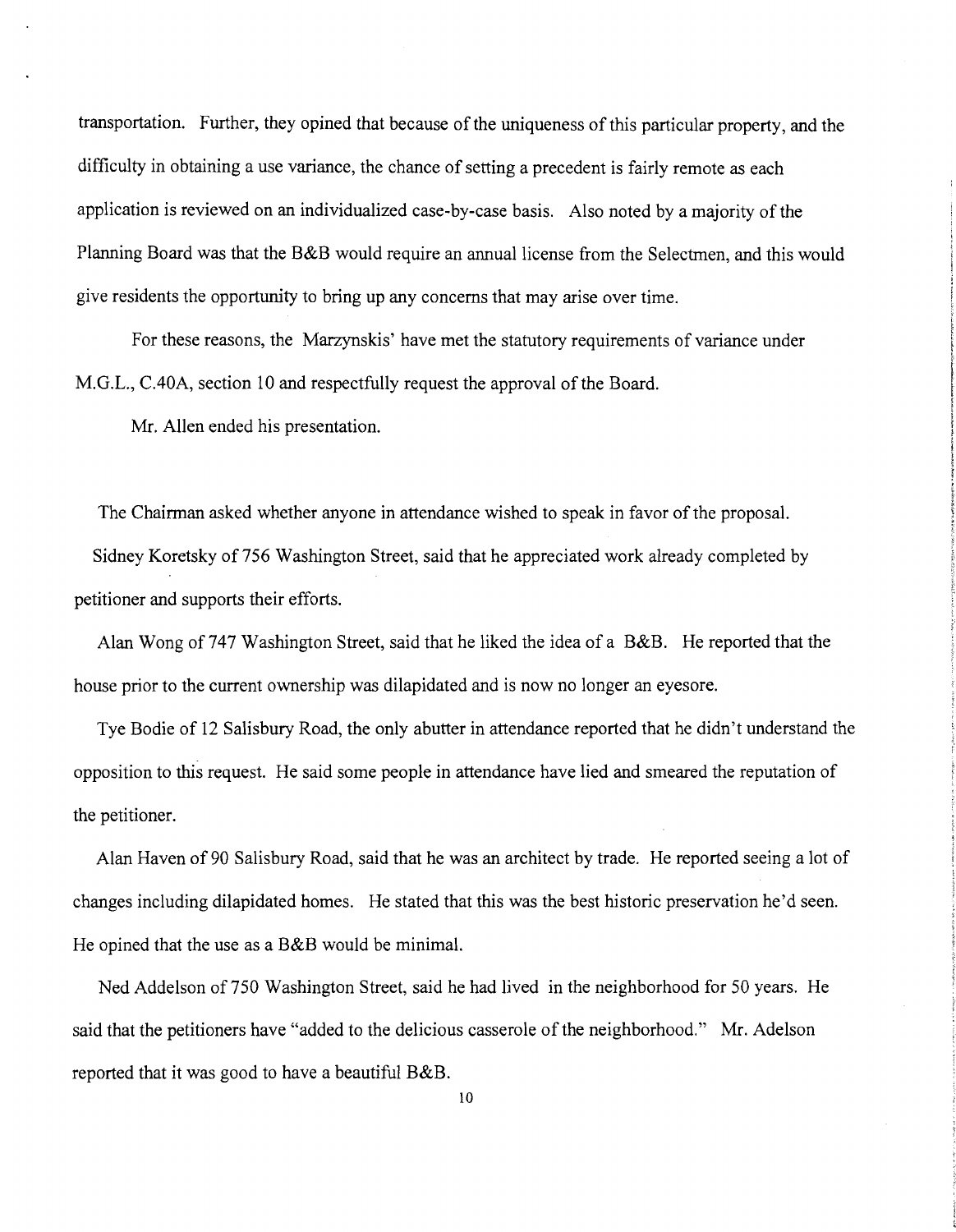Raoul Roseberg of 72 Salisbury Road, said that the petitioners are remarkable people and their home is friendly and charming.

Cathleen McKenna of 22 Columbia Street, said that she had met the petitioners when they were first running a B&B in Chicago. She reported that they were wonderful people with a strong business sense.

Lydia Shrier of 17 Corey Road, said that the B&B enhanced the neighborhood. She said she would have liked to have had one there years ago. She reported that she walks by it every day and has observed no disruptions.

Jaun Mandelbaum of 45 Marshal Street supported the proposal

David & Elaine Koretsky of 756 Washington Street, stated that they supported the proposal. Eliot Rivo of20 Willow Crescent stated that he supported the proposal and sees no traffic issues.

The Chairman asked whether anyone in attendance wished to speak in opposition to the proposal.

Nancye Mims of 18 Salisbury Street, said that she was concerned about the proposal. She said that she understood that relief would run with the land and she was worried about who might take over in future.

Werner Lohe of 25 Salisbury Street, a Town Meeting member, reported that the neighborhood seemed divided on the proposal.

Eric Hardt of 43 Salisbury Street, stated that he had lived in the neighborhood for 23 years. He said he was not against his neighbors, but against the proposal.

Kris Chanyasulkit of 16 Corey Road, a Town Meeting Member spoke in opposition to the proposal. Lee Selwyn of 285 Reservoir Road, submitted a memo in opposition detailing why the proposal does not meet variance standard.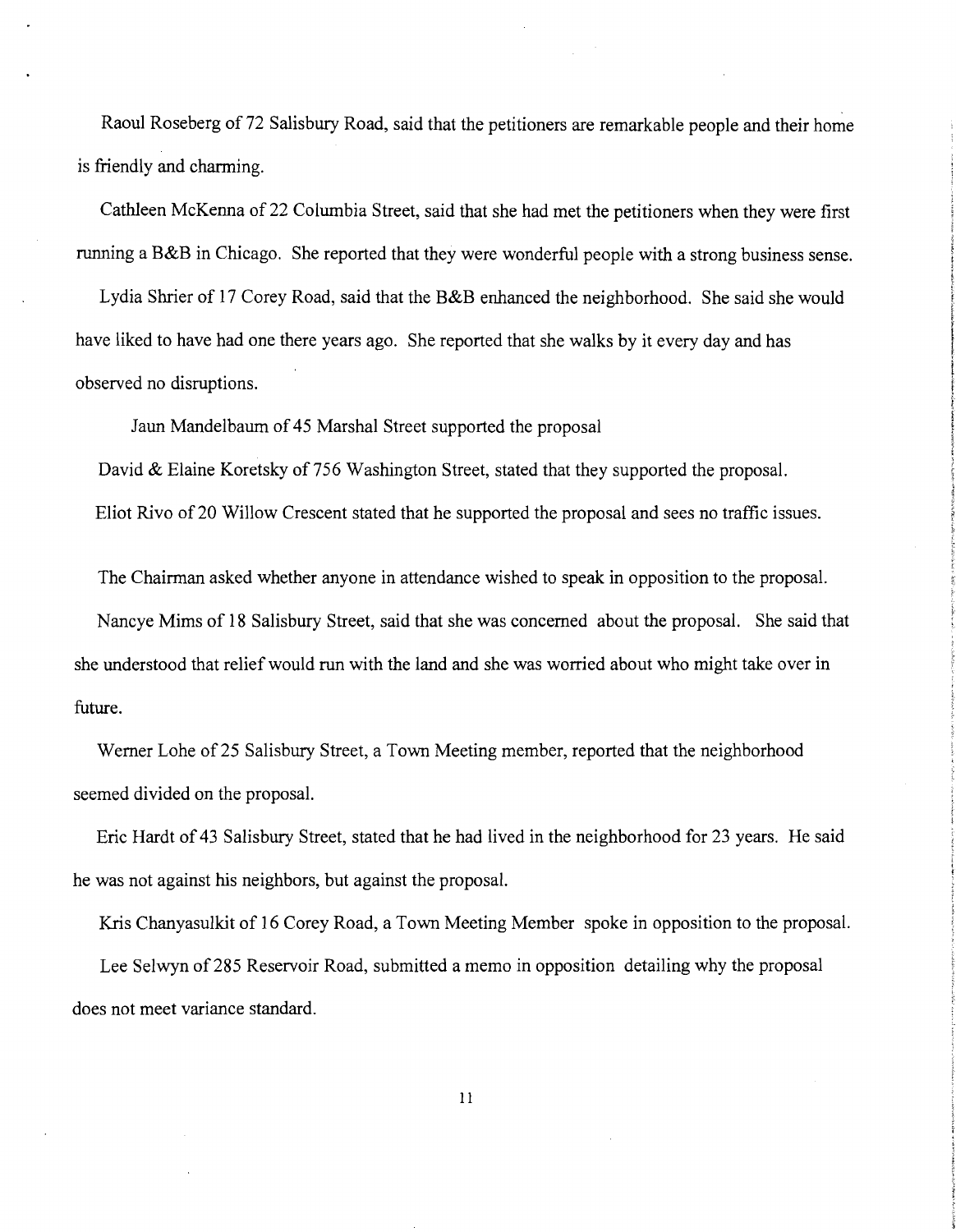Sam Weglien of 7 Windsor Road, Roger Blood of 69 Cleveland Road, Ted Nolte of 9 Salisbury Road and Jeff Feldgoise of 15 Windsor Road spoke in general opposition to the proposal.

Courtney Synowiec, Planner, delivered the findings of the Planning Board.

**Section 4.07** - Table of Use Regulations, Use #7 - Lodging House, licensed and unlicensed: This use is not allowed in single-family zoning districts. Therefore, the proposal requires a use variance.

### **Section 8.02.2 -** Alteration or Extension

A special permit is required to alter or extend a pre-existing non-conforming structure or use.

Ms. Synowiec reported that the Planning Board voted 4-2 to recommend approval of this proposal. The majority felt that the use may have saved the house from demolition and provided the owners the means to finance renovations of the house and improvements to the grounds. One member noted that there are three group homes across the street and up the block, and that the property is proximal to the Washington Square commercial area and good public transportation. The Board majority felt this case would not set a precedent as each application is reviewed on an individualized case-by-case basis. Also noted by the majority was that the bed and breakfast would require an annual license from the Selectmen, and this would give residents the opportunity to bring up any concerns that may arise over time. Lastly, Board members felt the impacts of the bed and breakfast must be negligible since it has been in operation for three years and most neighbors did not know it existed.

The minority felt that the use should not be approved because the grounds for a use variance and variance have not been met. The house is quite viable as a single-family home, which is what is allowed in this S-7 district. If the applicant had come in prior to converting the house to a bed and breakfast, the likelihood for support from the Planning Board would have been much less. The applicants are allowed by-right, under Use 51 of the Zoning By-law Use Regulations, to rent two rooms in their home, without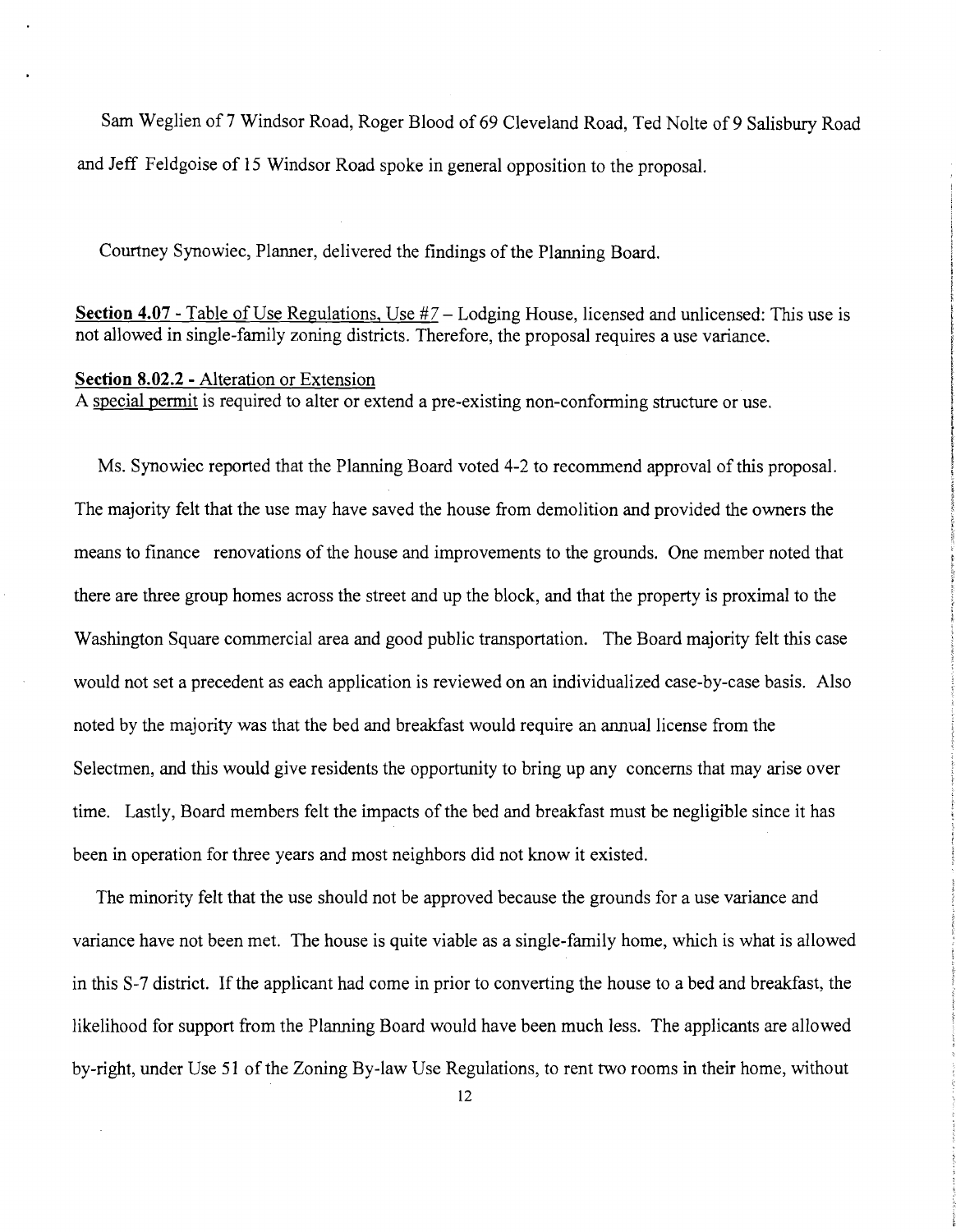separate cooking facilities, for not more than two lodgers, and thus could make use of the renovated bedrooms. Please also note that the front yard parking arrangement is not one that has been approved by the Board of Appeals.

Therefore, if the Board of Appeals finds that the statutory requirements for a use variance and variance are met, the Planning Board recommended approval of this proposal for a bed and breakfast, subject to the following conditions:

- 1. Prior to the issuance of a new certificate of occupancy, a final site plan indicating all dimensions and exact locations of onsite parking spaces shall be submitted subject to the review and approval of the Assistant Director of Regulatory Planning.
- 2. The bed and breakfast shall have no more than four rooms available for guests.
- 3. Prior to the issuance of a new certificate of occupancy, the applicant shall obtain a lodging house license for the bed and breakfast use.
- 4. Prior to the issuance of a new certificate of occupancy, the applicant shall submit to the Building Commissioner for review and approval for conformance to the Board of Appeals decision: 1) a final site plan stamped and signed by a registered engineer or land surveyor; and 2) evidence that the Board of Appeals decision has been recorded at the Registry of Deeds.

The Chairman then called upon Michael Shepard, Building Commissioner, to deliver the comments of the Building Department. Mr. Shepard said that he could not comment on whether the petitioner had made a satisfactory case for a use variance but opined that since the establishment had been operating for several years without anyone noticing, contributed to the argument that the requested relief may be granted without substantial detriment to the public good and without nullifying or substantially derogating from the intent or purpose of the By-Law.